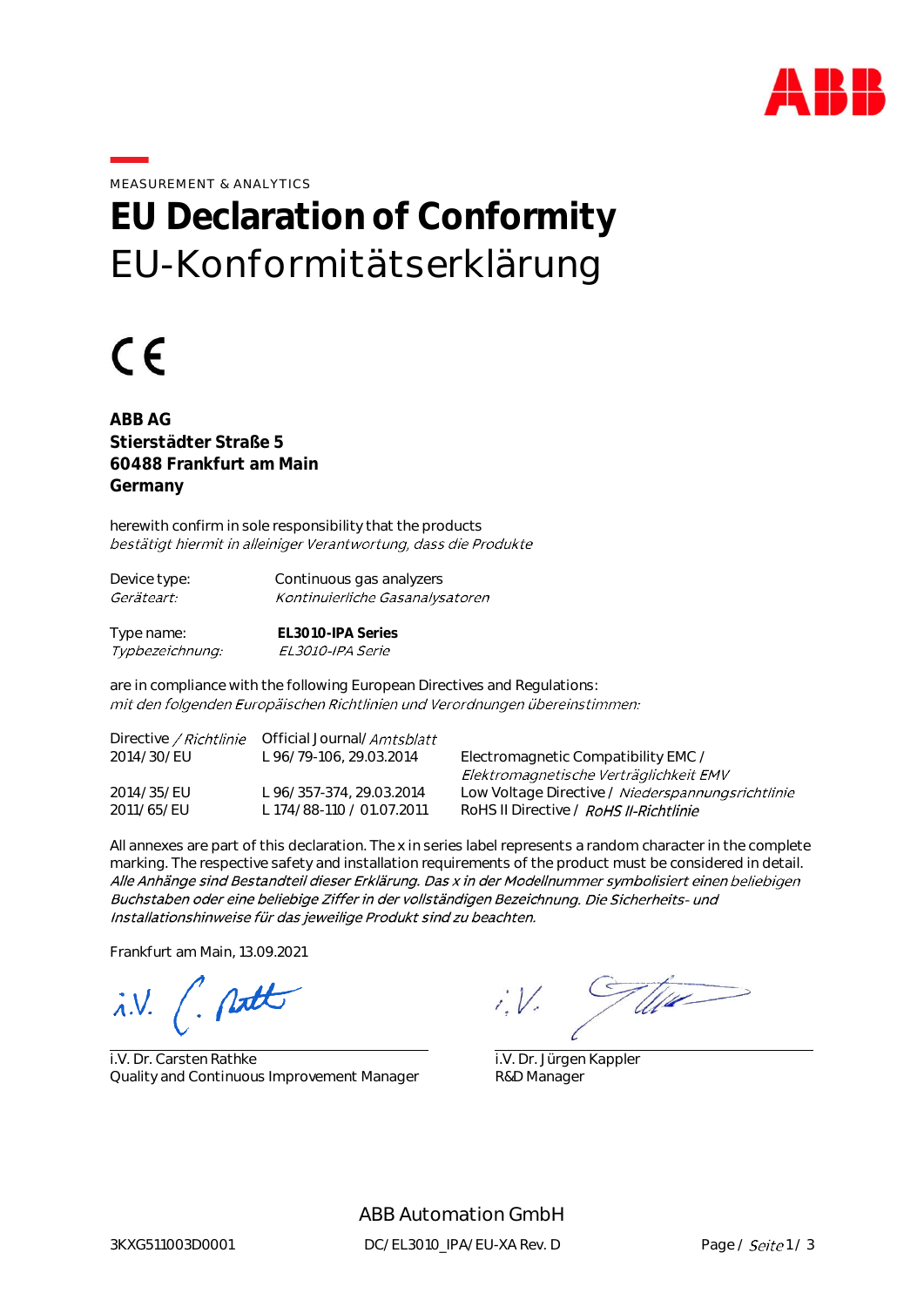

## Annex / **Anhang**

## EMC Directive 2014/30/EU / **EMV-Richtlinie 2014/30/EU**

Series labels / Modellnummern:

| EL3010-IPA Gas analyzer   | 24043-64xxx1xx0xxx |
|---------------------------|--------------------|
| EL3010-IPA Housing        | 24343-64xxx1xx0xx1 |
| Electronic I/O modules    | 24442-64xxx1xx0xxx |
| IR analyzer module Uras26 | 24541-64xxx1xx0xx1 |

Applied standards / Angewandte Normen EN 61326-1:2013

| Electromagnetic susceptibility:    | Industrial environment |
|------------------------------------|------------------------|
| Störfestigkeit:                    | Industrielle Umgebung  |
| Electromagnetic disturbance:       | Class B                |
| Elektromagnetische Störaussendung: | <i><b>Klasse B</b></i> |

Low Voltage Directive 2014/35/EU / Niederspannungsrichtlinie 2014/35/EU

Series labels / Modellnummern:

| EL3010-IPA Gas analyzer   | $124043-64$ xxx1xx0xxx |
|---------------------------|------------------------|
| EL3010-IPA Housing        | 24343-64xxx1xx0xx1     |
| Electronic I/O modules    | 24442-64xxx1xx0xxx     |
| IR analyzer module Uras26 | 24541-64xxx1xx0xx1     |

Applied standards / Angewandte Normen EN 61010-1:2010